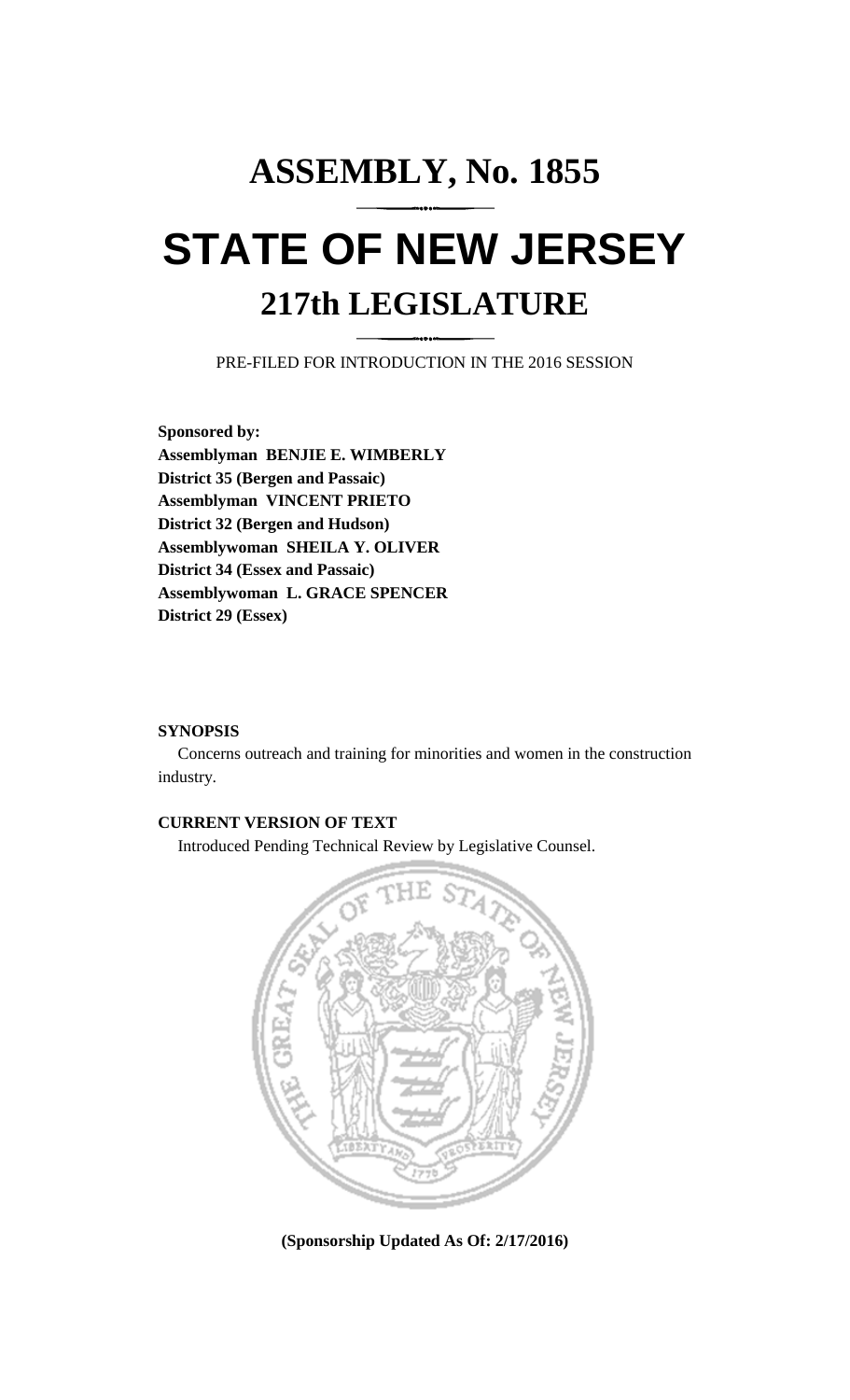#### **A1855** WIMBERLY, PRIETO

 $\mathcal{D}_{\mathcal{L}}$ 

 **AN ACT** concerning outreach and training programs for minorities and women in the construction industry, and amending P.L.2009, c.313 and P.L.2009, c.335. **BE IT ENACTED** *by the Senate and General Assembly of the State of New Jersey:* 8 1. Section 1 of P.L.2009, c.313 (C.52:38-7) is amended to read as follows: 10 1. a. Notwithstanding the provisions of any law or regulation to the contrary, upon entering into any public works contract in excess of \$1,000,000 which is funded, in whole or in part, by funds of a public body, or any public works contract of any size which is funded, in whole or in part, by funds provided to the public body pursuant to the "American Recovery and Reinvestment Act of 2009," Pub.L.111-5, the public body entering into the contract shall transfer an amount equal to one half of one percent (0.5%) of the portion of the contract amount funded by funds of the public body, or provided to the public body pursuant to the "American Recovery and Reinvestment Act of 2009," Pub.L.111-5, to the Department of Labor and Workforce Development, except that any Statewide authority which enters into the contract and administers a program which meets the requirements of this section may retain all or a portion of the 0.5% share of the funds under the contract as is necessary for the operation of the program, but shall transfer to the department any portion of the funds not necessary for the program, and except that funds shall not be transferred or retained pursuant to this section if the transfer or retaining of the funds is contrary to any federal requirement and may result in the loss of federal funds. For a project in which federal and State funds are combined, the entire amount may be transferred or retained from the State portion of the funds if doing so is necessary to prevent any loss of federal funds. b. The department or authority shall use the transferred or retained funds to provide on-the-job or off-the-job outreach and training programs for minority group members and women in construction trade occupations or other occupations, including engineering and management occupations, utilized in the performance of public works contracts. The programs funded pursuant to this subsection, shall include, but not be limited to, programs preparing minority group members and women for admission into registered apprenticeships with opportunities for long-term employment in construction trades providing economic self-sufficiency for the minority group members and women, with priority given, with respect to the funds from a contract used for

**EXPLANATION – Matter enclosed in bold-faced brackets [thus] in the above bill is not enacted and is intended to be omitted in the law.**

**Matter underlined thus is new matter.**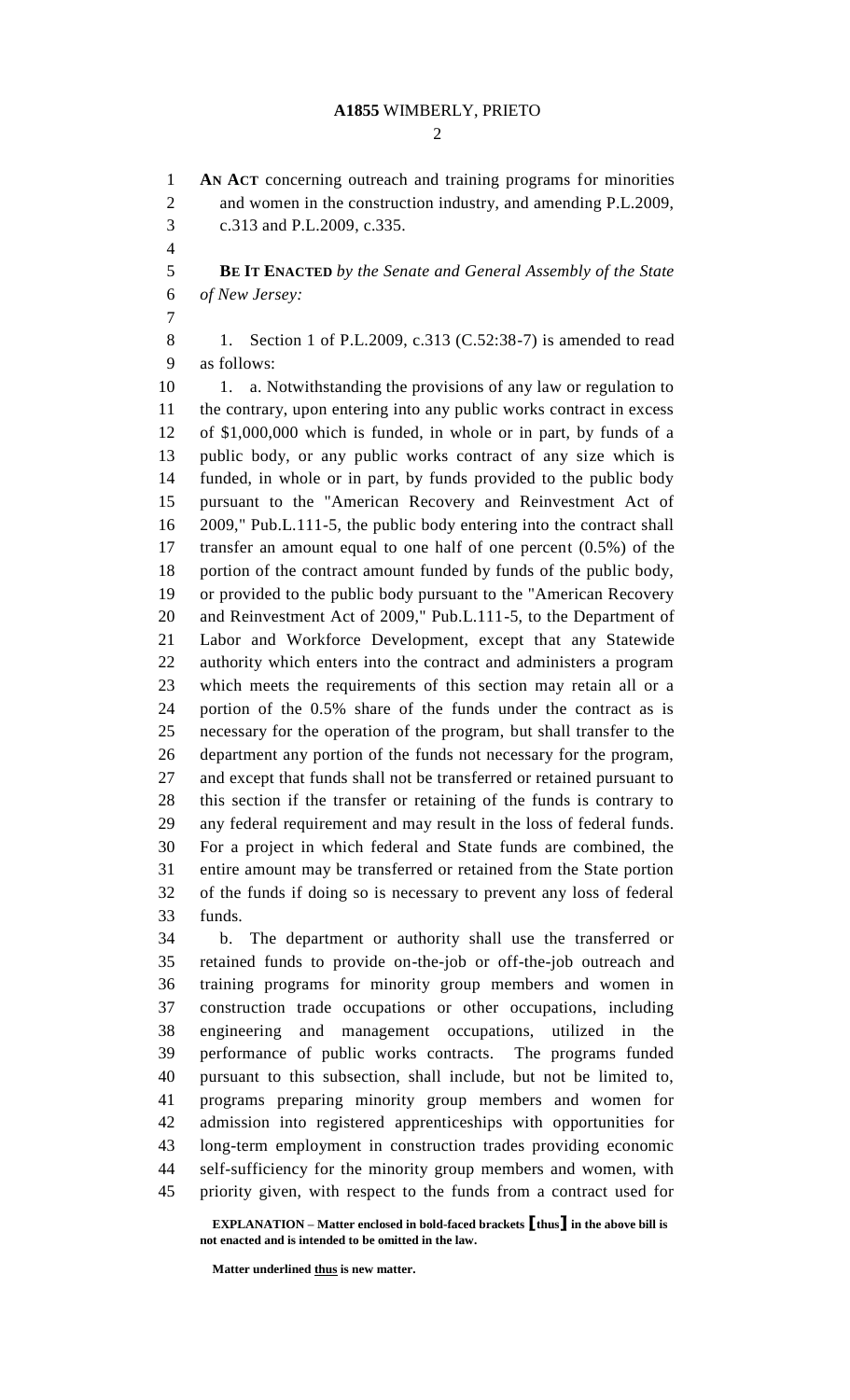apprenticeship programs or apprenticeship-related programs, to trades utilized in that contract, and shall include programs providing supportive services to help facilitate successful completion of any apprenticeship or other training assisted pursuant to this section. The department or authority shall use funds transferred or retained pursuant to this section to provide grants to implement such programs to consortia which include those community-based organizations, faith-based organizations, labor organizations, employers, contractors and trade organizations, institutions of higher education, and schools and other local public agencies which the department or authority determines are best able to facilitate entry and success of minority group members and women into training and long-term trade and professional employment in the construction industry, and may use a portion of the funds for initiatives to prepare minority group members and women for registered apprenticeship programs and related post-secondary education, such as grants to consortia provided pursuant to the "Youth Transitions to Work Partnership Act," P.L.1993, c.268 (C.34:15E-1 et **[**seq.**]** al.), and for initiatives, such as those of the NJ PLACE program established pursuant to P.L.2009, c.200 (C.34:15D-24 et al.), to facilitate the coordination and articulation of registered apprenticeship programs with degree programs in institutions of higher education, including initiatives to articulate programs in a manner which may assist in providing transitions from trade occupations to professional occupations utilized in the construction industry. The department or authority shall seek agreements and commitments from grant participants to provide long-term employment to successful applicants and trainees where possible. The department or authority shall be reimbursed from the transferred or retained funds for any reasonable and necessary costs incurred by the department or authority in administering those programs.

 c. The Department of the Treasury, and the Division of **[**Contract Compliance and Equal Employment Opportunities in**]** Public Contracts Equal Employment Opportunity Compliance in that department, shall provide, and make available to the public on the Internet, an annual report, not later than December 31 of 2010 and each year after that year, which shall list all public works contracts subject to this act and report, for each public works contract, the percentage and amount of funds withheld and provided to programs funded pursuant to this section and the numbers and percentages of apprentices and other workers under each contract who are of minority group members and women. The Department of Labor and Workforce Development shall, not later than December 31 of 2010 and each year after that year, provide an annual report, which shall also be made available to the public on the Internet, on all of the programs funded pursuant to this section, which shall include, for each program, data regarding the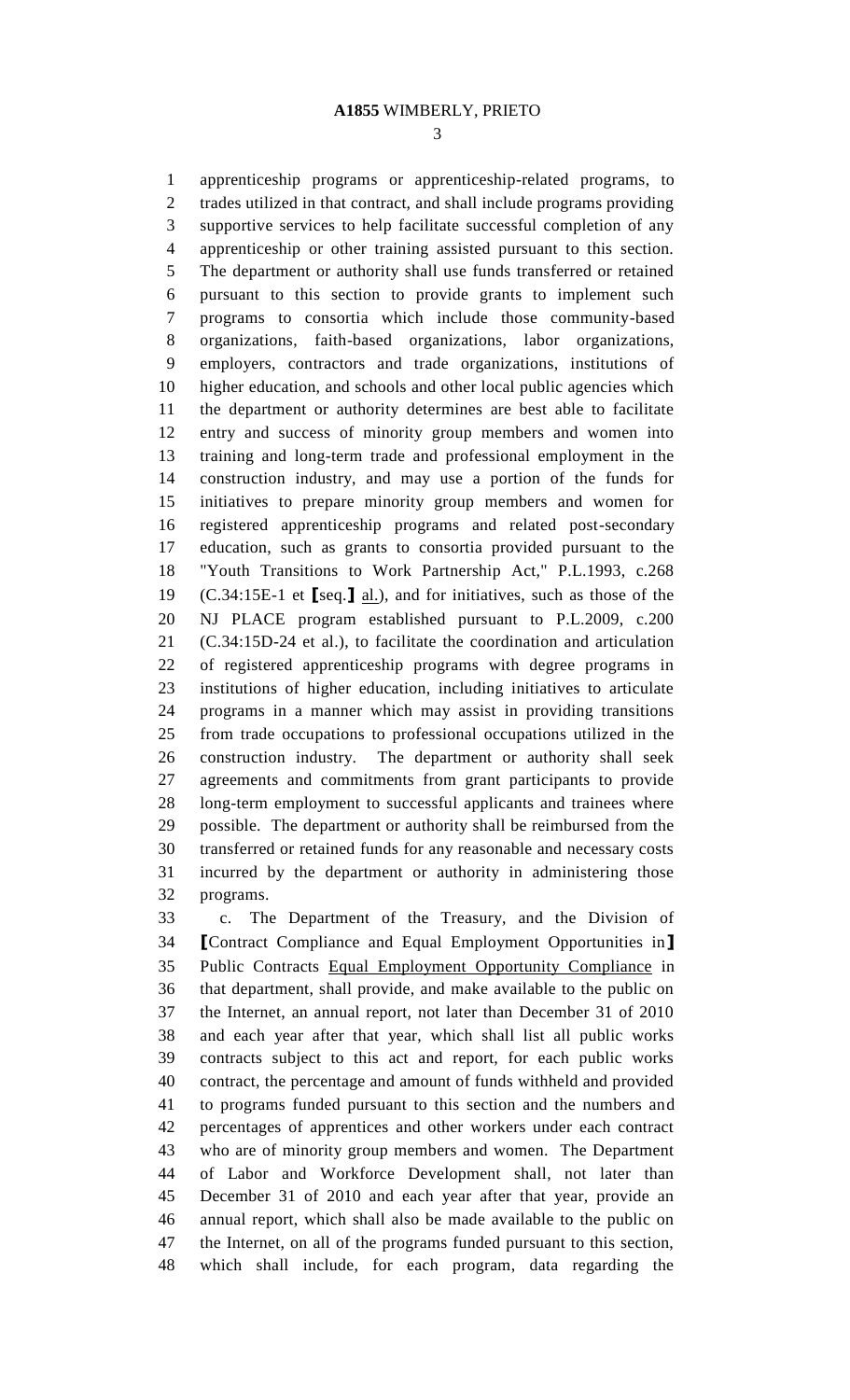performance results of minority group members and women participating in the programs, including outcome measures detailing employment placement, increased earnings and employment retention, as those terms are used in the federal "Workforce 5 Investment Act of 1998," Pub.L.105-220 (29 U.S.C. s.2801 et **[**seq.**]** al.), and shall include data regarding enrollment into registered apprentice programs and results regarding their retention in long-term employment. Public bodies entering into public works contracts subject to the provisions of this section, including Statewide authorities, and the Department of the Treasury shall provide such information to the Department of Labor and Workforce Development and the Department of the Treasury as the departments deem necessary for the purposes of this section.

 d. For the purposes of this section: "public body" means the State of New Jersey, any of its political subdivisions, any authority created by the Legislature of the State of New Jersey and any instrumentality or agency of the State of New Jersey or of any of its political subdivisions; "public works contract" means "public works 19 contract<sup>2</sup> as defined in section 1 of P.L.1975, c.127 (C.10:5-31); "registered apprenticeship" means apprenticeship in a program providing to each trainee combined classroom and on-the-job training under the direct and close supervision of a highly skilled worker in an occupation recognized as an apprenticeable trade, and registered by the Office of Apprenticeship of the United States Department of Labor and meeting the standards established by that office; and "Statewide authority" means any authority created by the Legislature which is authorized by law to enter into contracts for construction at locations throughout the State.

(cf: P.L.2009, c.313, s.1)

 2. Section 6 of P.L.2009, c.335 (C.52:40-6) is amended to read as follows:

 6. When not restricted by any other State or federal law, the Division of Public Contracts Equal Employment Opportunity Compliance shall determine whether each of the **[**State entities**]** public bodies whose performance it monitors **[**have**]** has properly allocated and **[**released**]** transferred to the Department of Labor and Workforce Development, or retained, if the public body is a Statewide authority, as authorized by law, one-half of one percent of the total cost of a construction contract of \$1,000,000 or more, to be used by the department **[**for the New Jersey Builders Utilization Initiative for Labor Diversity program**]** or authority to **[**train**]** provide on-the-job or off-the-job outreach and training programs for minorities and women for employment in construction **[**trades**]** trade occupations or other occupations utilized in the performance of public works contracts in the manner required by the provisions of section 1 of P.L.2009, c.313 (C.52:38-7). This provision shall